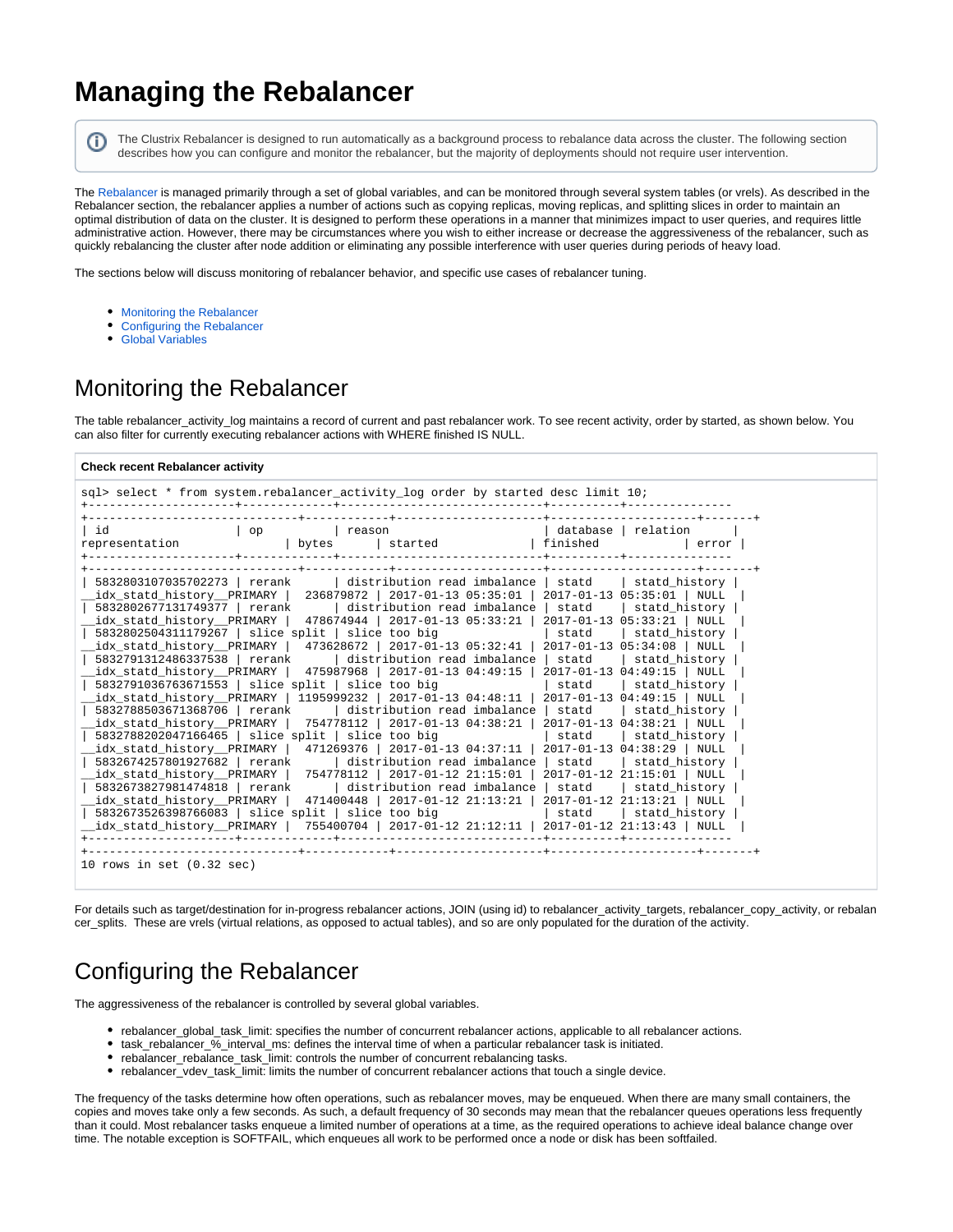For operations other than reprotect, the rebalancer pauses for 5 seconds (default) after starting the transaction, before commencing the actual copy from source to target replica. This is done to reduce the chances of an outstanding user transaction conflicting with the rebalancer operation, in which case the user transaction will be canceled, with this error:

MVCC serializable scheduler conflict

Note that reprotect has a higher priority and does not apply this delay.

The following are some common use cases for tuning the rebalancer settings. Please consult with Clustrix Support to change parameters not discussed below.

### Increasing Rebalance Aggressiveness

By design (as described in [Rebalancer](https://docs.clustrix.com/display/CLXDOC/Rebalancer)) the rebalancer takes a somewhat leisurely approach to rebalancing data across the cluster. Since data imbalances between nodes typically take some time to manifest and generally do not cause significant performance issues, this is generally acceptable. However, in some situations, it is desirable to rebalance much more quickly:

- After expanding a cluster to more nodes, particularly where load is very low off-peak (or in an evaluation situation)
- After replacing a failed node, where balanced workload is critical to meeting performance requirements

Following are recommended changes to increase rebalancer aggressiveness:

```
Increasing Rebalance Aggressiveness
sql> set qlobal rebalancer rebalance task limit = 8;sql > set global rebalancer_vdev_task_limit = 4;
sql> set global task_rebalancer_rebalance_distribution_interval_ms = 5000;
sql> set global task_rebalancer_rebalance_interval_ms = 5000;
```
If these settings cause too great a load, reduce the rebalancer\_rebalance\_task\_limit or rebalancer\_vdev\_task\_limit.

Once the rebalancer has finished, reset these globals back to ClustrixDB's default:



### Increasing SOFTFAIL Aggressiveness

As described in [Administering Failure and Recovery](https://docs.clustrix.com/display/CLXDOC/Administering+Failure+and+Recovery), SOFTFAIL is a means of moving all data from a node (or disk) in preparation for decommissioning or replacing a node. With proper use of SOFTFAIL, the system maintains full protection of all data; if a node is removed without SOFTFAIL, there is a window (until reprotect completes) where a failure could lead to data loss.

SOFTFAIL is treated as a high priority by the rebalancer. It differs from rebalancing, in that the per-task limit and task intervals do not apply. Changing these two globals can increase SOFTFAIL aggressiveness:

#### **Increasing SOFTFAIL Aggressiveness**

```
sql> set global rebalancer_global_task_limit = 32;
sql> set global rebalancer_vdev_task_limit = 16;
```
If these settings cause too great a load, reduce the rebalancer\_global\_task\_limit or rebalancer\_vdev\_task\_limit.

Once the rebalancer has finished, reset these globals back to ClustrixDB's default:



#### Disabling the Rebalancer

To disable the Rebalancer:

```
sql> set global rebalancer_optional_tasks_enabled = false;
```
⋒